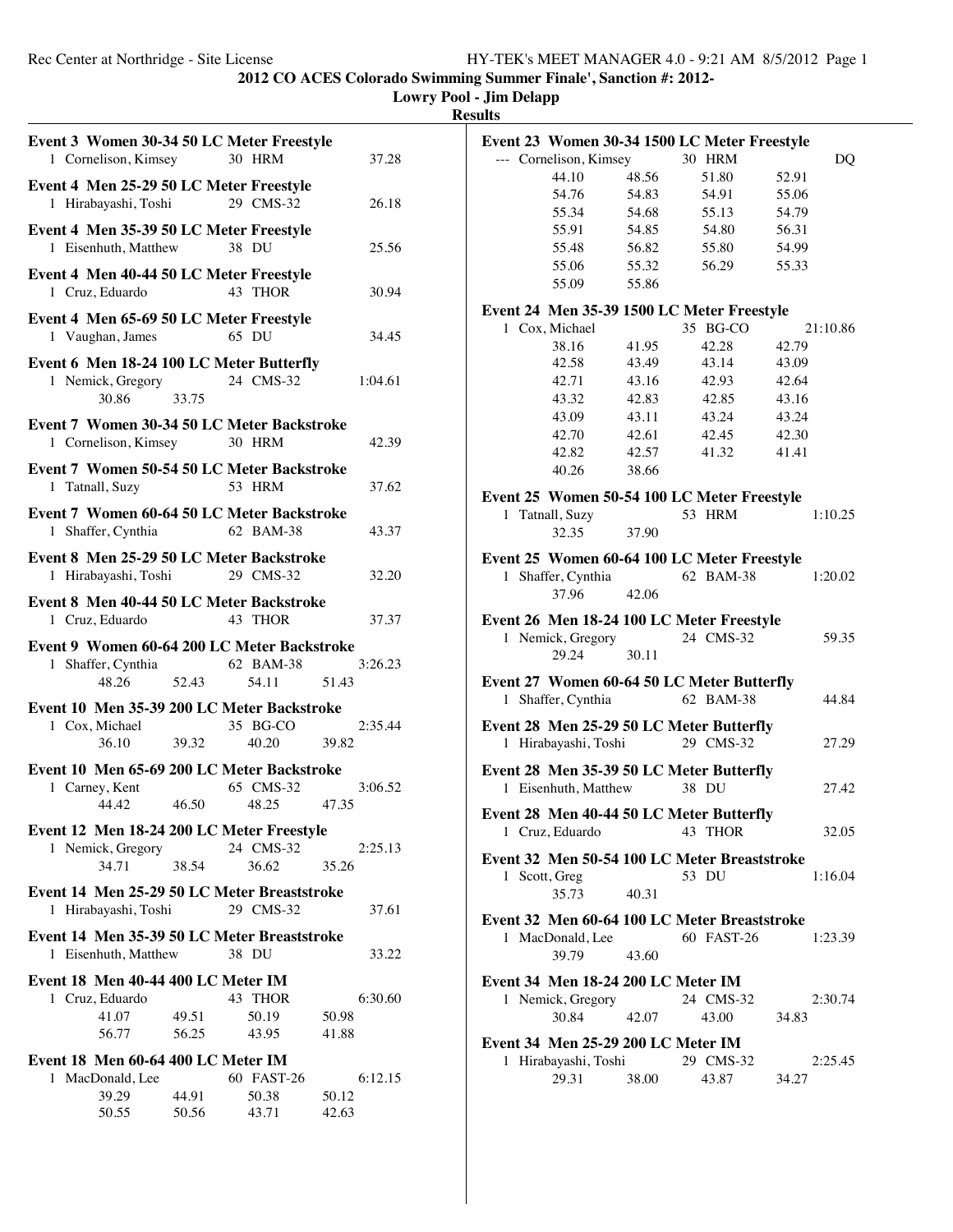**Event 34 Men 35-39 200 LC Meter IM** --- Cox, Michael 35 BG-CO 34.21 43.57 48.12

**Event 34 Men 40-44 200 LC Meter IM** 1 Cruz, Eduardo 43 THOR

47.03 49.34

**2012 CO ACES Colorado Swimming Summer Finale', Sanction #: 2012-**

**Lowry Pool - Jim Delapp Results**

|         |       | <b>Men 35-39 200 LC Meter IM</b> |       |         |  |
|---------|-------|----------------------------------|-------|---------|--|
| Michael |       | 35 BG-CO                         |       | DO      |  |
| 34.21   | 43.57 | 48.12                            | 39.02 |         |  |
|         |       | <b>Men 40-44 200 LC Meter IM</b> |       |         |  |
| Eduardo |       | 43 THOR                          |       | 2:55.96 |  |
| 36.10   | 47.11 | 52.59                            | 40.16 |         |  |

| Event 35 Women 50-54 100 LC Meter Backstroke |       |        |         |
|----------------------------------------------|-------|--------|---------|
| 1 Tatnall, Suzy                              |       | 53 HRM | 1:23.27 |
| 39.80                                        | 43.47 |        |         |

## **Event 35 Women 60-64 100 LC Meter Backstroke** 1 Shaffer, Cynthia 62 BAM-38 1:36.37

| Event 38 Men 50-54 400 LC Meter Freestyle |       |       |         |  |  |  |  |
|-------------------------------------------|-------|-------|---------|--|--|--|--|
| 1 Scott, Greg                             |       | 53 DU | 4:59.26 |  |  |  |  |
| 34.64                                     | 37.17 | 37.98 | 38.50   |  |  |  |  |
| 38.37                                     | 38.24 | 37.57 | 36.79   |  |  |  |  |

- **Event 41 Women 18-24 50 LC Meter Freestyle** 2 Murphy, Louise 24 LM-14 31.81
- **Event 41 Women 45-49 50 LC Meter Freestyle** 7 Hagadorn, Heather 47 CMS-32 33.96
- **Event 42 Men 30-34 50 LC Meter Freestyle** 6 Cain, David 34 LMS 31.39 **Event 42 Men 55-59 50 LC Meter Freestyle** 7 Morrison, Jeffrey 57 CMS-32 32.71
- **Event 42 Men 65-69 50 LC Meter Freestyle** 10 Burson, William 67 SS 47.43
- **Event 44 Men 18-24 100 LC Meter Butterfly** 1 Nemick, Gregory 24 CMS-32 1:06.04 30.07 35.97

## **Event 44 Men 40-44 100 LC Meter Butterfly**

| 2 Cruz, Eduardo   |       | 43 THOR   | 1:22.08 |
|-------------------|-------|-----------|---------|
| 36.66             | 45.42 |           |         |
| --- Ottele, Scott |       | 42 I.M-14 | DO      |
| 42.18             | 55.87 |           |         |
|                   |       |           |         |

- **Event 45 Women 40-44 50 LC Meter Backstroke** 1 Quaratino, Aimee M 42 JAM-7 38.01
- **Event 46 Men 30-34 50 LC Meter Backstroke** 5 Cain, David 34 LMS 41.92
- **Event 46 Men 55-59 50 LC Meter Backstroke** 6 Morrison, Jeffrey 57 CMS-32 42.82
- **Event 49 Women 30-34 200 LC Meter Freestyle** 3 Catallo-Madruga, Marci 33 MHM 2:40.67 37.12 40.61 42.19 40.75
- **Event 49 Women 40-44 200 LC Meter Freestyle** 7 Quaratino, Aimee M 42 JAM-7 2:44.88 37.44 41.19 42.64 43.61

|                                              | Event 49 Women 45-49 200 LC Meter Freestyle                                           |       |                                     | 2:38.45  |  |
|----------------------------------------------|---------------------------------------------------------------------------------------|-------|-------------------------------------|----------|--|
|                                              | 1 Hagadorn, Heather 47 CMS-32<br>37.60 40.16 40.57 40.12                              |       |                                     |          |  |
|                                              |                                                                                       |       |                                     |          |  |
|                                              | Event 50 Men 25-29 200 LC Meter Freestyle                                             |       |                                     |          |  |
|                                              | 4 Stahl, Gregory 26 CMS-32 2:21.29<br>31.70 35.67 37.16 36.76                         |       |                                     |          |  |
|                                              |                                                                                       |       |                                     |          |  |
|                                              | Event 50 Men 30-34 200 LC Meter Freestyle                                             |       |                                     |          |  |
|                                              | 7 Cain, David                                                                         |       | 34 LMS                              | 2:51.60  |  |
|                                              | $35.84$ $42.22$                                                                       |       | LMS<br>46.85 46.69                  |          |  |
|                                              | Event 50 Men 40-44 200 LC Meter Freestyle                                             |       |                                     |          |  |
|                                              | 8 Ottele, Scott                                                                       |       |                                     | 2:51.94  |  |
|                                              |                                                                                       |       | 2, Scott<br>37.40 43.18 46.83 44.53 |          |  |
|                                              |                                                                                       |       |                                     |          |  |
|                                              | Event 50 Men 55-59 200 LC Meter Freestyle                                             |       |                                     |          |  |
|                                              | 9 Morrison, Jeffrey 57 CMS-32<br>40.84 43.77 44.84 42.94                              |       |                                     | 2:52.39  |  |
|                                              | 40.84 43.77                                                                           |       |                                     |          |  |
|                                              | Event 50 Men 65-69 200 LC Meter Freestyle                                             |       |                                     |          |  |
|                                              | 11 Burson, William 67 SS                                                              |       |                                     | 3:08.61  |  |
|                                              | 42.36 47.69                                                                           |       | SS<br>50.11 48.45                   |          |  |
|                                              | Event 52 Men 40-44 50 LC Meter Breaststroke                                           |       |                                     |          |  |
|                                              | 3 Cruz, Eduardo                                                                       |       | 43 THOR                             | 43.11    |  |
|                                              |                                                                                       |       |                                     |          |  |
|                                              | Event 53 Women 40-44 200 LC Meter Breaststroke                                        |       |                                     |          |  |
|                                              |                                                                                       |       |                                     | 3:17.97  |  |
|                                              |                                                                                       |       |                                     |          |  |
|                                              | 1 Good, Trisha<br>42.84 49.25 42.84<br>42.925 52.54 53.34<br>42.925 55.98 57.53 56.08 |       |                                     | 3:38.84  |  |
|                                              |                                                                                       |       |                                     |          |  |
|                                              | Event 54 Men 30-34 200 LC Meter Breaststroke                                          |       |                                     |          |  |
|                                              | 3 Cain, David 34 LMS                                                                  |       |                                     | 3:23.66  |  |
|                                              | 45.51 51.94                                                                           |       | 53.39 52.82                         |          |  |
| Event 54 Men 40-44 200 LC Meter Breaststroke |                                                                                       |       |                                     |          |  |
|                                              | 6 Cruz, Eduardo                                                                       |       | 43 THOR                             | 3:31.54  |  |
|                                              | 49.08                                                                                 | 54.23 | 53.96 54.27                         |          |  |
|                                              |                                                                                       |       |                                     |          |  |
|                                              | Event 54 Men 60-64 200 LC Meter Breaststroke                                          |       |                                     |          |  |
|                                              | 1 MacDonald, Lee<br>41.73                                                             |       | 60 FAST-26<br>47.05 47.61 47.48     | 3:03.87  |  |
|                                              |                                                                                       |       |                                     |          |  |
|                                              | Event 56 Men 65-69 400 LC Meter IM                                                    |       |                                     |          |  |
|                                              | 2 Carney, Kent                                                                        |       | 65 CMS-32                           | 6:51.30  |  |
|                                              | 43.12                                                                                 | 54.73 | 53.47                               | 52.69    |  |
|                                              | 54.42                                                                                 | 55.81 | 49.17                               | 47.89    |  |
|                                              | Event 59 Women 30-34 800 LC Meter Freestyle                                           |       |                                     |          |  |
|                                              | 2 Catallo-Madruga, Marci                                                              |       | 33 MHM                              | 11:33.86 |  |
|                                              | 39.20                                                                                 | 42.40 | 43.68                               | 43.53    |  |
|                                              | 44.19                                                                                 | 43.82 | 44.46                               | 43.95    |  |
|                                              | 33.79                                                                                 | 54.12 | 29.95                               | 59.26    |  |
|                                              | 44.15                                                                                 | 43.52 | 42.98                               | 40.86    |  |
|                                              | Event 59 Women 45-49 800 LC Meter Freestyle                                           |       |                                     |          |  |
|                                              | 1 Hagadorn, Heather                                                                   |       | 47 CMS-32                           | 11:27.05 |  |
|                                              | 38.34                                                                                 | 40.85 | 25.49                               | 58.45    |  |
|                                              | 43.02                                                                                 | 42.98 | 43.47                               | 43.22    |  |

43.87 43.57 43.98 43.92 44.23 43.88 44.44 43.34